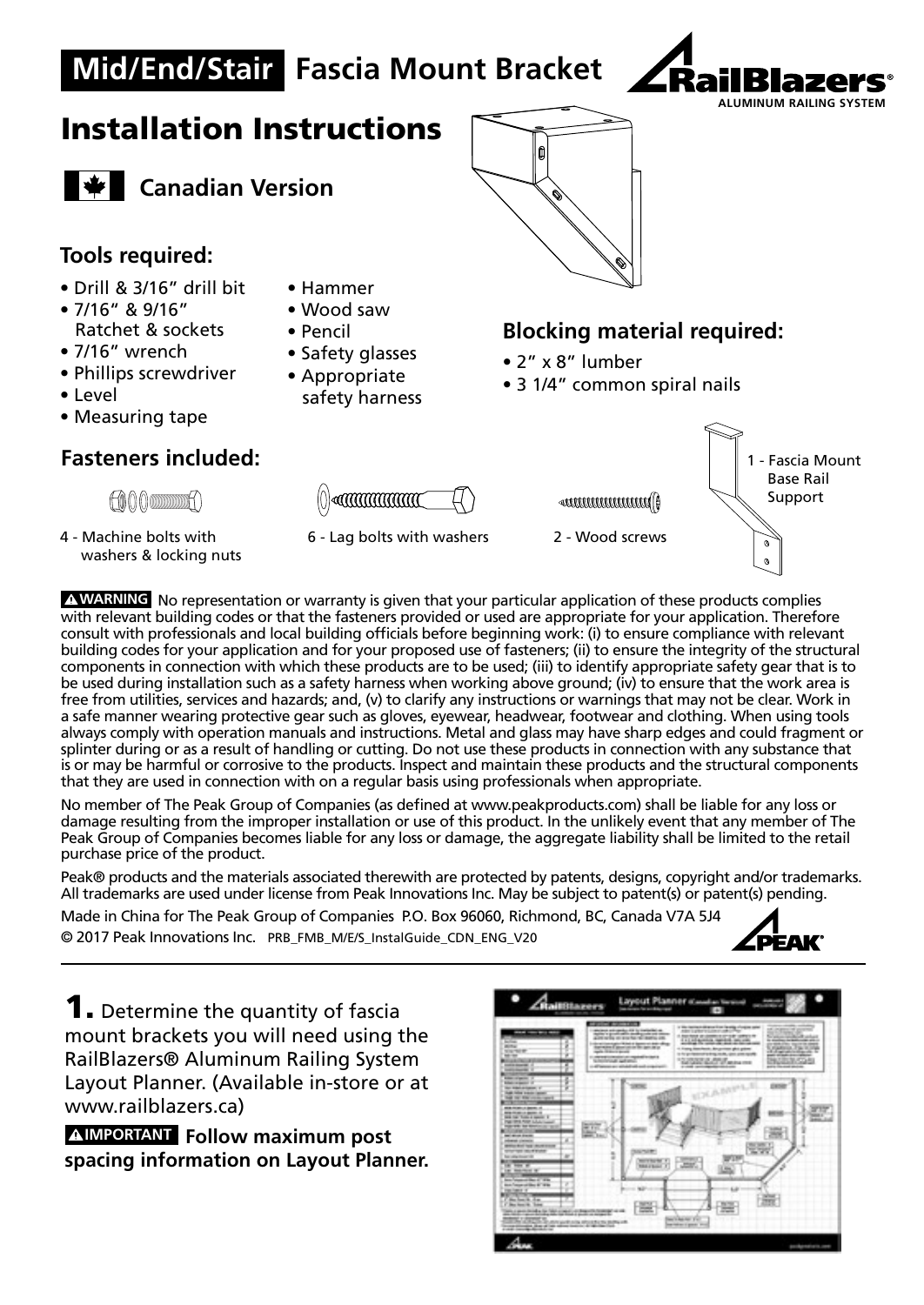**ALMPORTANT** Independent tests were conducted on a sample of fascia mount brackets installed on a wood deck test frame composed of Southern Yellow Pine, which is a US combination that is equivalent to the Canadian combination Spruce-Pine-Fir (SPF). These fascia mount brackets were installed using the accompanying fasteners in accordance with these installation instructions (including the blocking patterns A, B, and C described herein) and were tested with a RailBlazers® post attached. The installed fascia mount brackets and post sustained the basic and factored horizontal concentrated load, horizontal distributed load and vertical distributed load (applied at the top of the guard) requirements specified in section 4.1.5.14 (Sentence (1)(b), (c), and (4)) and section 9.8.8.2 (Sentence (1) in conjunction with Table 9.8.8.2) of the 2010 National Building Code of Canada and specified in the corresponding sections of the 2012 Ontario Building Code, the 2012 British Columbia Building Code and the 2006 Alberta Building Code. No assurance is given that the enclosed fascia mount bracket, when installed using the enclosed fasteners and with a RailBlazers® post, will be able to sustain these basic and factored horizontal concentrated load, horizontal distributed load and vertical distributed load requirements if the manner of installation deviates in any way from the manner of installation described in these installation instructions or if the wood deck, to which the fascia mount bracket and post are installed, is composed of an inferior species of wood or the wood is in poor or deteriorated condition or if the fascia mount bracket is installed with a post that is not a RailBlazers® post. Professional advice should be obtained to ensure that the enclosed fascia mount bracket and the RailBlazers® post are installed in accordance with these installation instructions in every respect and that the wood deck, to which the fascia mount bracket and post are attached, is treated with alkaline copper quaternary (ACQ), is of suitable composition, condition and quality at the time of the installation, is constructed using Southern Yellow Pine or using Spruce, Pine or Fir having properties similar to Southern Yellow Pine and is properly and adequately maintained at all times after the installation.

2. Add blocking to deck structure where fascia mount brackets will be attached, according to blocking patterns **A, B,** or **C** below.





ans Min. 2 x 8<br>Rim Board Rim Board

3. Remove the cover, fasteners and base rail support from the inside of the bracket.



4. Starting at one end of the railing, hold the first fascia mount bracket in position ensuring that the top of the bracket is level with the deck surface. Mark the position of the 6 fastener holes on the fascia board.



5. Remove the bracket and drill 3/16" pilot holes at the marked positions.



**6.** Place the bracket back into position and attach the bracket to the fascia board using the 6 - 3/8" x 3" lag bolts supplied. Ensure that the top of the bracket is level and plumb (shim as necessary).